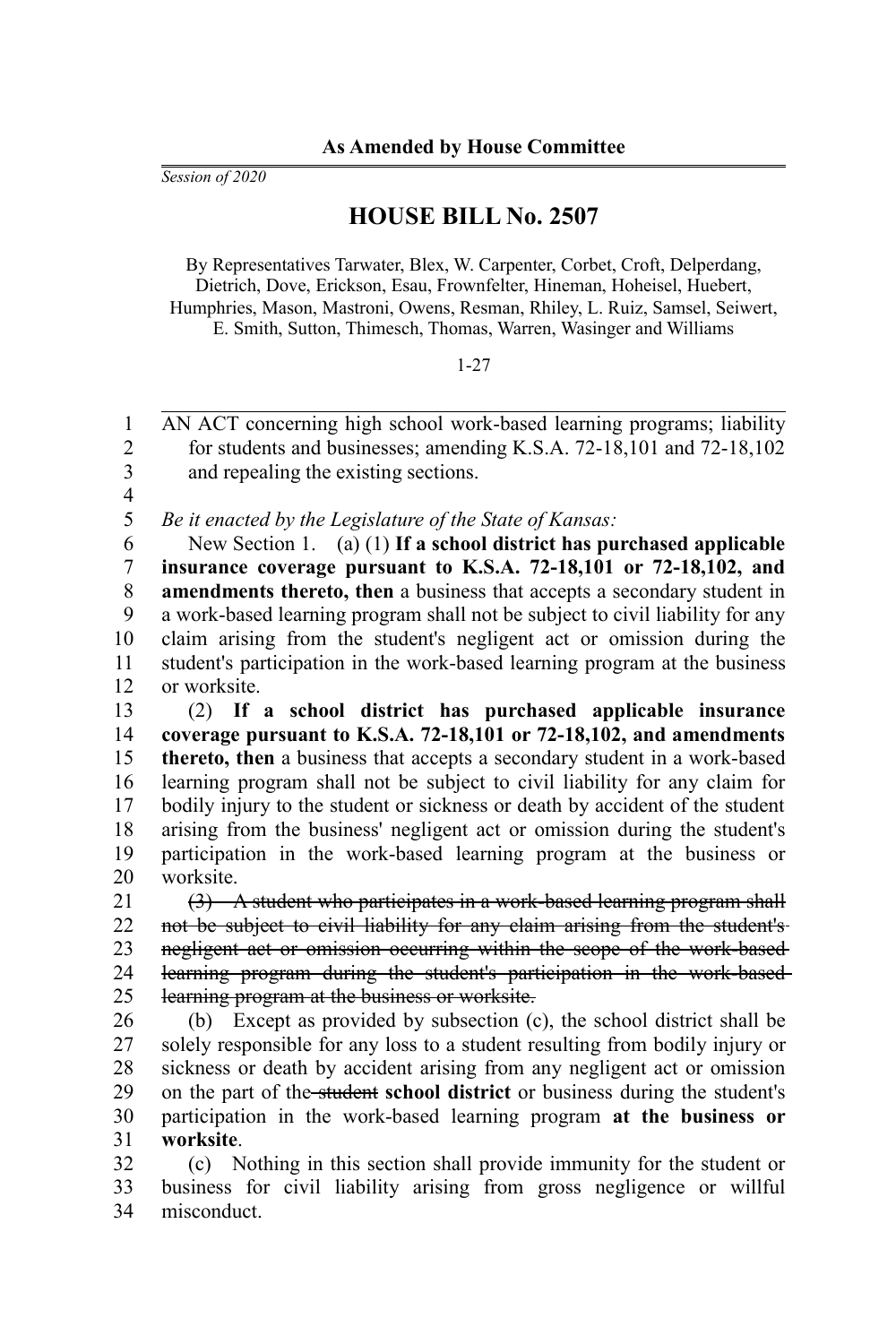(d) "Work-based learning program" means a learning program in a secondary curriculum that: 1 2

(1) Includes, but is not limited to, work study, on-the-job training, job shadowing, internships, clinicals, practicums, apprenticeships, co-ops and industry-led service-learning projects; 3 4 5

(2) is incorporated into coursework or related to a specific field of study; 6 7

(3) integrates knowledge and theory learned in the classroom with the practical application and development of technical skills and proficiencies in a professional work setting; and 8 9 10

(4) shall not include wages, salary or other compensation to the secondary student. 11 12

(e) "Business" means any corporation, association, partnership, proprietorship, limited liability company, limited partnership, limited liability partnership, organization or other legal entity, whether for profit or not for profit, that: 13 14 15 16

(1) Has entered into an agreement with a school district for a workbased learning program; and 17 18

(2) directly supervises a student who is participating in the workbased learning program, either on the premises of the business or at another location. 19 20 21

Sec. 2. K.S.A. 72-18,101 is hereby amended to read as follows: 72- 18,101. The board of education of any school district may purchase insurance contracts to insure against loss resulting from sickness or bodily injury or death by accident, on the part of students who are injured on school premises, or during school sponsored activities. *For purposes of this section, school-sponsored activity shall include travel provided by the school or business to and from and participation in a work-based learning program involving training or work activities conducted at the premises of or under the direction of a business participating in the program. For purposes of this section, "work-based learning program" and "business" have the meaning as provided in section 1, and amendments thereto.*  $22$ 23 24 25 26 27 28 29 30 31 32

Sec. 3. K.S.A. 72-18,102 is hereby amended to read as follows: 72- 18,102. The board of education of any school district may purchase insurance contracts for the benefit of students, to insure against loss resulting from loss, theft of, or damage to, the personal property of students while on school premises, or during school sponsored activities. *For purposes of this section, school-sponsored activity shall include travel provided by the school or business to and from and participation in a work-based learning program involving training or work activities conducted at the premises of or under the direction of a business participating in the program. For purposes of this section, "work-based learning program" and "business" have the meaning as provided in* 33 34 35 36 37 38 39 40 41 42 43